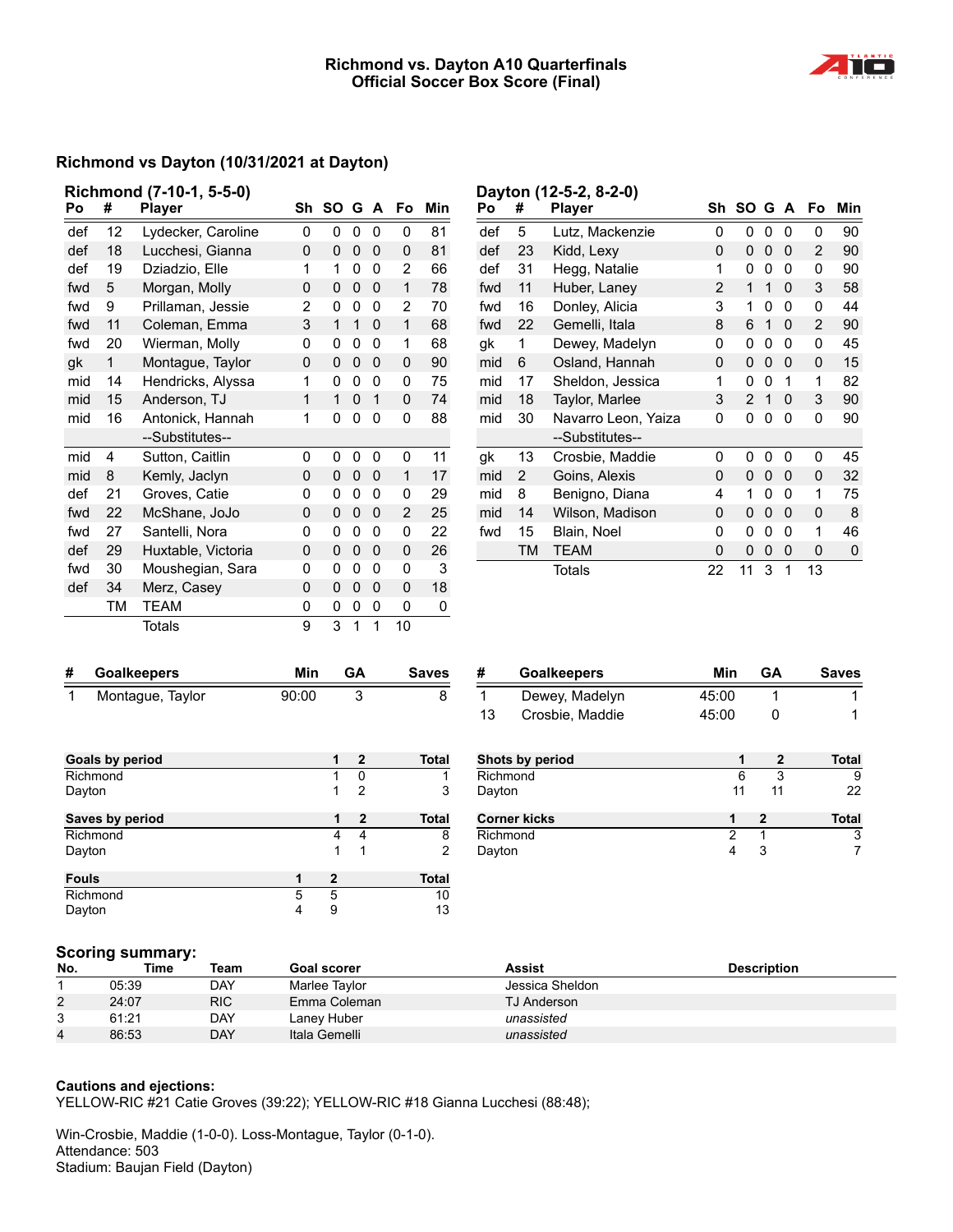Officials: Referee: Eric Tattersall; Asst. Referee: Tre Gaither; Asst. Referee: Benjamin Travini; Alt. Official: Doug Palomaki; Offsides: Richmond 2, Dayton 4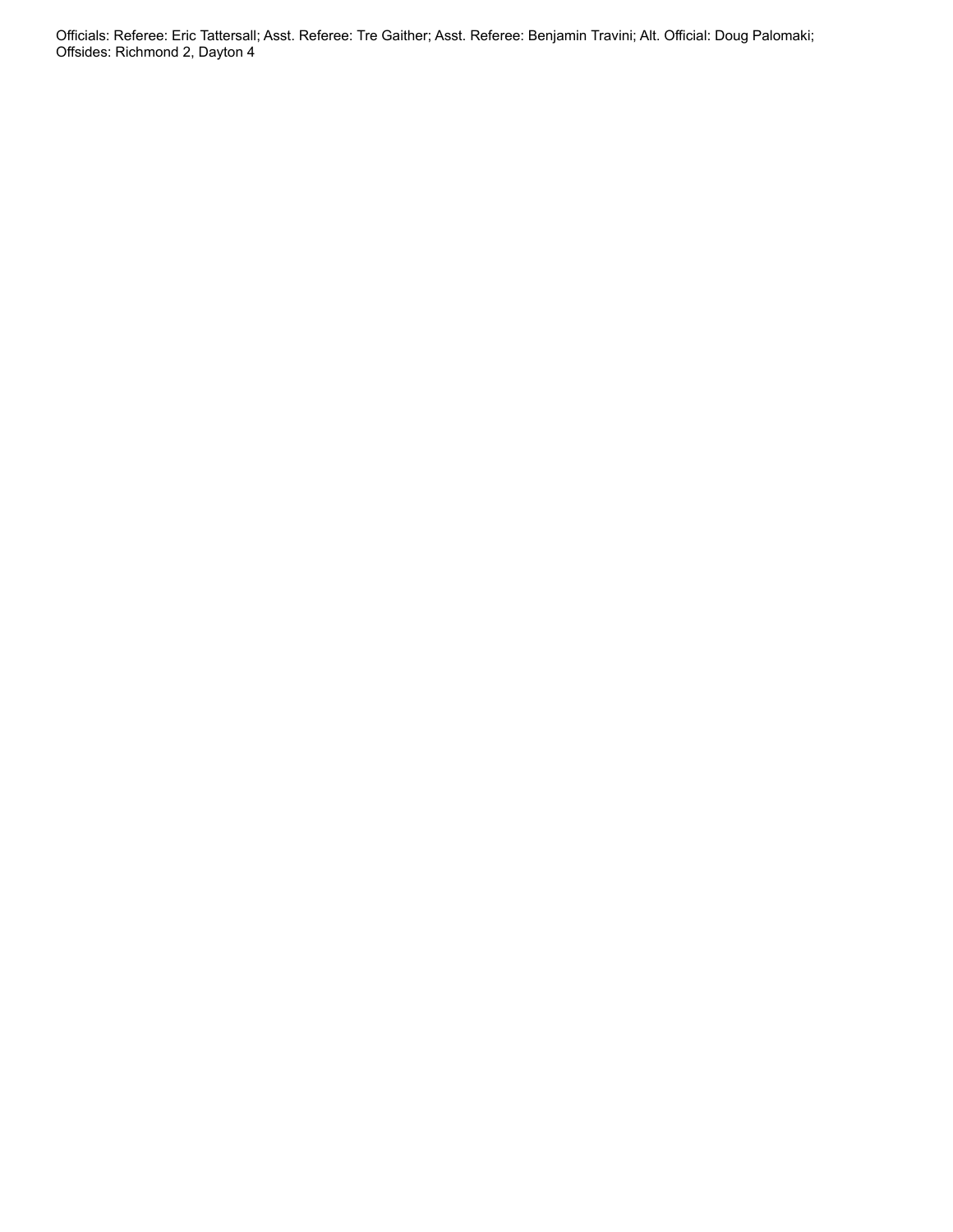

# **Richmond vs Dayton (10/31/2021 at Dayton)**

| Time  | Play                                                                |
|-------|---------------------------------------------------------------------|
| 00:00 | Dewey, Madelyn at goalie for Dayton                                 |
| 00:00 | Montague, Taylor at goalie for Richmond                             |
| 01:25 | Offside against Dayton.                                             |
| 02:26 | Foul on Kidd, Lexy.                                                 |
| 03:06 | Shot by RIC Dziadzio, Elle, bottom right, saved by Dewey, Madelyn.  |
| 04:53 | Corner kick [04:53].                                                |
| 05:39 | GOAL by DAY Taylor, Marlee Assist by Sheldon, Jessica.              |
| 06:16 | Shot by RIC Antonick, Hannah, out left.                             |
| 07:33 | Foul on Huber, Laney.                                               |
| 09:57 | Shot by DAY Taylor, Marlee, out right.                              |
| 11:12 | Corner kick [11:12].                                                |
| 11:43 | Shot by DAY Donley, Alicia, out left.                               |
| 12:33 | Shot by DAY Donley, Alicia, top left, saved by Montague, Taylor.    |
| 13:56 | Shot by DAY Sheldon, Jessica, out left.                             |
| 14:28 | DAY substitution: Benigno, Diana for Osland, Hannah.                |
| 14:59 | Foul on Coleman, Emma.                                              |
| 19:13 | Shot by DAY Huber, Laney, out top right.                            |
| 20:36 | Shot by DAY Gemelli, Itala.                                         |
| 21:00 | Shot by DAY Gemelli, Itala, top left, saved by Montague, Taylor.    |
| 21:57 | Corner kick [21:57].                                                |
| 22:36 | Corner kick [22:36].                                                |
| 23:04 | Shot by RIC Hendricks, Alyssa.                                      |
| 23:09 | Shot by RIC Prillaman, Jessie, out left.                            |
| 24:07 | GOAL by RIC Coleman, Emma Assist by Anderson, TJ.                   |
| 24:21 | DAY substitution: Blain, Noel for Huber, Laney.                     |
| 25:56 | Foul on Dziadzio, Elle.                                             |
| 26:27 | Shot by DAY Taylor, Marlee, bottom left, saved by Montague, Taylor. |
| 26:50 | Foul on Prillaman, Jessie.                                          |
| 27:17 | Foul on Blain, Noel.                                                |
| 28:41 | Shot by DAY Donley, Alicia.                                         |
| 30:54 | Shot by RIC Coleman, Emma.                                          |
| 31:46 | DAY substitution: Goins, Alexis for Donley, Alicia.                 |
| 31:46 | RIC substitution: Groves, Catie for Dziadzio, Elle.                 |
| 31:53 | Corner kick [31:53].                                                |
| 33:46 | Corner kick [33:46].                                                |
| 36:08 | DAY substitution: Wilson, Madison for Sheldon, Jessica.             |
| 36:08 | RIC substitution: Santelli, Nora for Coleman, Emma.                 |
| 36:08 | RIC substitution: Huxtable, Victoria for Hendricks, Alyssa.         |
| 36:08 | RIC substitution: Kemly, Jaclyn for Wierman, Molly.                 |
| 36:55 | Offside against Richmond.                                           |
| 37:37 | Foul on Morgan, Molly.                                              |
| 37:59 | Shot by DAY Benigno, Diana, top, saved by Montague, Taylor.         |
| 39:22 | Yellow card on RIC Groves, Catie.                                   |
| 39:22 | RIC substitution: McShane, JoJo for Anderson, TJ.                   |
| 39:22 | Foul on McShane, JoJo.                                              |
| 41:33 | RIC substitution: Moushegian, Sara for Morgan, Molly.               |
| 43:14 | Offside against Richmond.                                           |
| 45:00 | End of period [45:00].                                              |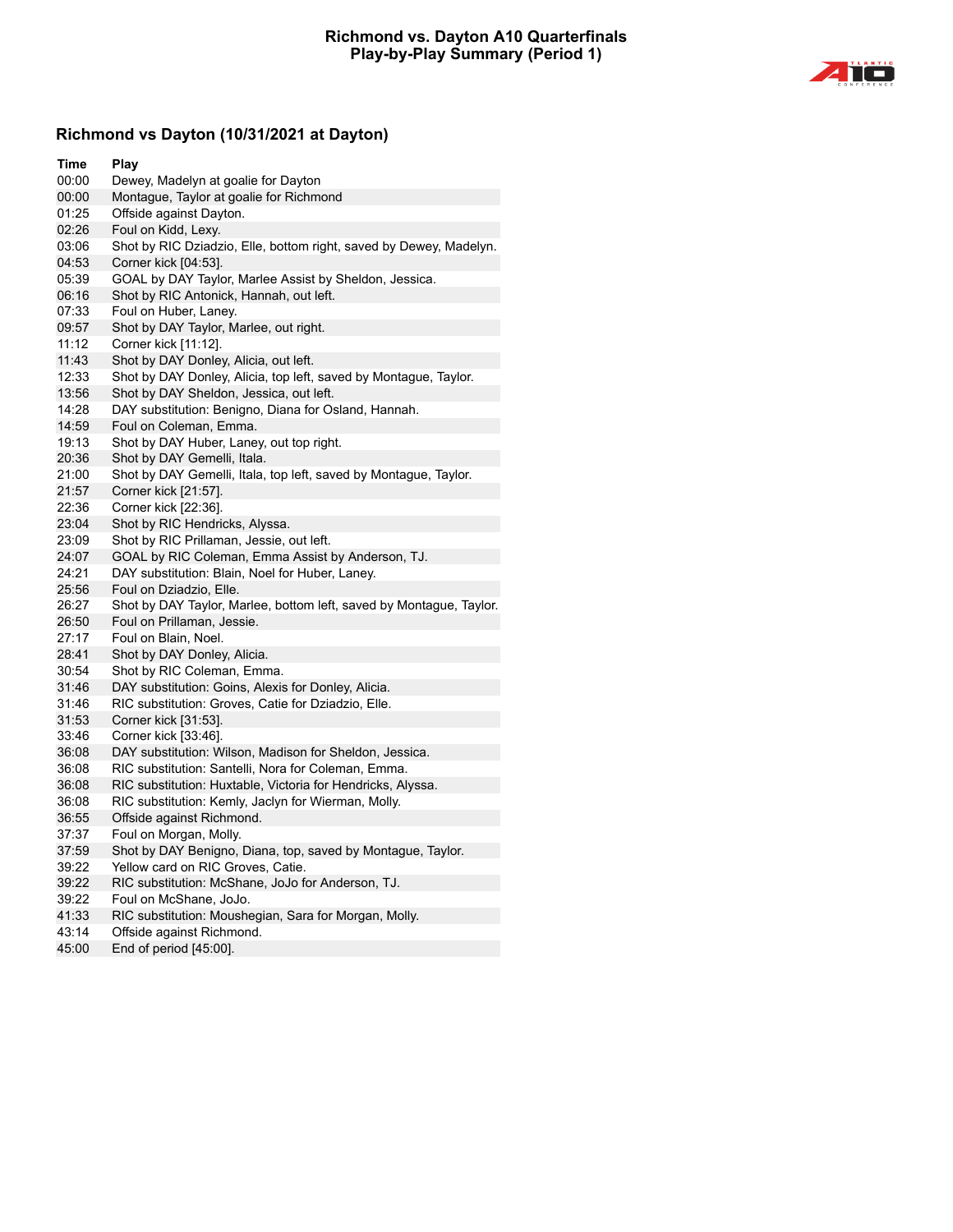

## **Richmond vs Dayton (10/31/2021 at Dayton)**

| Time           | Play                                                                                                                                                                                                                                              |
|----------------|---------------------------------------------------------------------------------------------------------------------------------------------------------------------------------------------------------------------------------------------------|
| 45:00          | Start of 2nd period [45:00].                                                                                                                                                                                                                      |
| 45:00          | FOR RIC:, #1 Montague, Taylor, #5 Morgan, Molly, #9 Prillaman, Jessie, #11 Coleman, Emma, #12 Lydecker, Caroline, #14 Hendricks,<br>Alyssa, #15 Anderson, TJ, #16 Antonick, Hannah, #18 Lucchesi, Gianna, #19 Dziadzio, Elle, #20 Wierman, Molly. |
| 45:00          | FOR DAY:, #13 Crosbie, Maddie, #5 Lutz, Mackenzie, #8 Benigno, Diana, #15 Blain, Noel, #11 Huber, Laney, #17 Sheldon, Jessica, #18<br>Taylor, Marlee, #22 Gemelli, Itala, #23 Kidd, Lexy, #30 Navarro Leon, Yaiza, #31 Hegg, Natalie.             |
| 45:00          | DAY substitution: Crosbie, Maddie for Dewey, Madelyn.                                                                                                                                                                                             |
| 45:00          | DAY substitution: Huber, Laney for Goins, Alexis.                                                                                                                                                                                                 |
| 45:00          | DAY substitution: Sheldon, Jessica for Wilson, Madison.                                                                                                                                                                                           |
| 45:00          | RIC substitution: Morgan, Molly for Moushegian, Sara.                                                                                                                                                                                             |
| 45:00          | RIC substitution: Coleman, Emma for Santelli, Nora.                                                                                                                                                                                               |
| 45:00          | RIC substitution: Hendricks, Alyssa for Huxtable, Victoria.                                                                                                                                                                                       |
| 45:00          | RIC substitution: Anderson, TJ for McShane, JoJo.                                                                                                                                                                                                 |
| 45:00          | RIC substitution: Dziadzio, Elle for Groves, Catie.                                                                                                                                                                                               |
| 45:00          | RIC substitution: Wierman, Molly for Kemly, Jaclyn.                                                                                                                                                                                               |
| 45:24          | Corner kick [45:24].                                                                                                                                                                                                                              |
| 47:16          | Foul on Kidd, Lexy.                                                                                                                                                                                                                               |
| 47:49          | Shot by RIC Anderson, TJ, top left, saved by Crosbie, Maddie.                                                                                                                                                                                     |
| 49:21          | Foul on Huber, Laney.                                                                                                                                                                                                                             |
| 49:41          | Shot by RIC Prillaman, Jessie.                                                                                                                                                                                                                    |
| 50:48          | Foul on Huber, Laney.                                                                                                                                                                                                                             |
| 51:46          | Foul on Taylor, Marlee.                                                                                                                                                                                                                           |
| 54:06          | Offside against Dayton.                                                                                                                                                                                                                           |
| 57:40          | Foul on Prillaman, Jessie.                                                                                                                                                                                                                        |
| 58:10          | Shot by DAY Benigno, Diana.                                                                                                                                                                                                                       |
| 60:53          | RIC substitution: McShane, JoJo for Prillaman, Jessie.                                                                                                                                                                                            |
| 61:21          | GOAL by DAY Huber, Laney.                                                                                                                                                                                                                         |
| 63:40          | Shot by DAY Gemelli, Itala, bottom right, saved by Montague, Taylor.                                                                                                                                                                              |
| 64:58          | Foul on Dziadzio, Elle.                                                                                                                                                                                                                           |
| 65:57          | Shot by DAY Hegg, Natalie.                                                                                                                                                                                                                        |
| 66:22          | Corner kick [66:22].                                                                                                                                                                                                                              |
| 66:44          | DAY substitution: Goins, Alexis for Blain, Noel.                                                                                                                                                                                                  |
| 66:44          | RIC substitution: Santelli, Nora for Coleman, Emma.                                                                                                                                                                                               |
| 66:44          | RIC substitution: Huxtable, Victoria for Wierman, Molly.                                                                                                                                                                                          |
| 68:10<br>68:46 | Shot by DAY Gemelli, Itala, bottom right, saved by Montague, Taylor.<br>Shot by DAY Benigno, Diana, out top right.                                                                                                                                |
| 69:07          | DAY substitution: Donley, Alicia for Huber, Laney.                                                                                                                                                                                                |
| 69:46          | RIC substitution: Groves, Catie for Dziadzio, Elle.                                                                                                                                                                                               |
| 70:09          | Foul on McShane, JoJo.                                                                                                                                                                                                                            |
| 71:01          | RIC substitution: Merz, Casey for Lucchesi, Gianna.                                                                                                                                                                                               |
| 71:20          | Shot by DAY Gemelli, Itala.                                                                                                                                                                                                                       |
| 71:36          | Offside against Dayton.                                                                                                                                                                                                                           |
| 72:35          | Foul on Benigno, Diana.                                                                                                                                                                                                                           |
| 73:13          | Shot by DAY Benigno, Diana, out top left.                                                                                                                                                                                                         |
| 73:29          | RIC substitution: Sutton, Caitlin for Anderson, TJ.                                                                                                                                                                                               |
| 75:44          | Shot by DAY Gemelli, Itala, bottom left, saved by Montague, Taylor.                                                                                                                                                                               |
| 76:21          | Shot by DAY Gemelli, Itala, bottom right, saved by Montague, Taylor.                                                                                                                                                                              |
| 78:24          | Foul on Sheldon, Jessica.                                                                                                                                                                                                                         |
| 81:00          | RIC substitution: Kemly, Jaclyn for Morgan, Molly.                                                                                                                                                                                                |
| 81:00          | RIC substitution: Wierman, Molly for McShane, JoJo.                                                                                                                                                                                               |
| 81:00          | RIC substitution: Coleman, Emma for Santelli, Nora.                                                                                                                                                                                               |
| 81:00          | RIC substitution: Prillaman, Jessie for Lydecker, Caroline.                                                                                                                                                                                       |
| 81:00          | RIC substitution: Lucchesi, Gianna for Hendricks, Alyssa.                                                                                                                                                                                         |
| 81:00<br>81:05 | RIC substitution: Dziadzio, Elle for Groves, Catie.<br>Corner kick [81:05].                                                                                                                                                                       |
| 81:57          | DAY substitution: Huber, Laney for Donley, Alicia.                                                                                                                                                                                                |
| 82:27          | Foul on Gemelli, Itala.                                                                                                                                                                                                                           |
| 82:41          | Foul on Wierman, Molly.                                                                                                                                                                                                                           |
| 83:13          | Foul on Kemly, Jaclyn.                                                                                                                                                                                                                            |
| 84:11          | RIC substitution: Anderson, TJ for Sutton, Caitlin.                                                                                                                                                                                               |
| 84:11          | RIC substitution: Groves, Catie for Huxtable, Victoria.                                                                                                                                                                                           |
| 84:18          | Shot by RIC Coleman, Emma.                                                                                                                                                                                                                        |

- 85:03 DAY substitution: Blain, Noel for Goins, Alexis.<br>86:13 Offside against Dayton.
- Offside against Dayton.